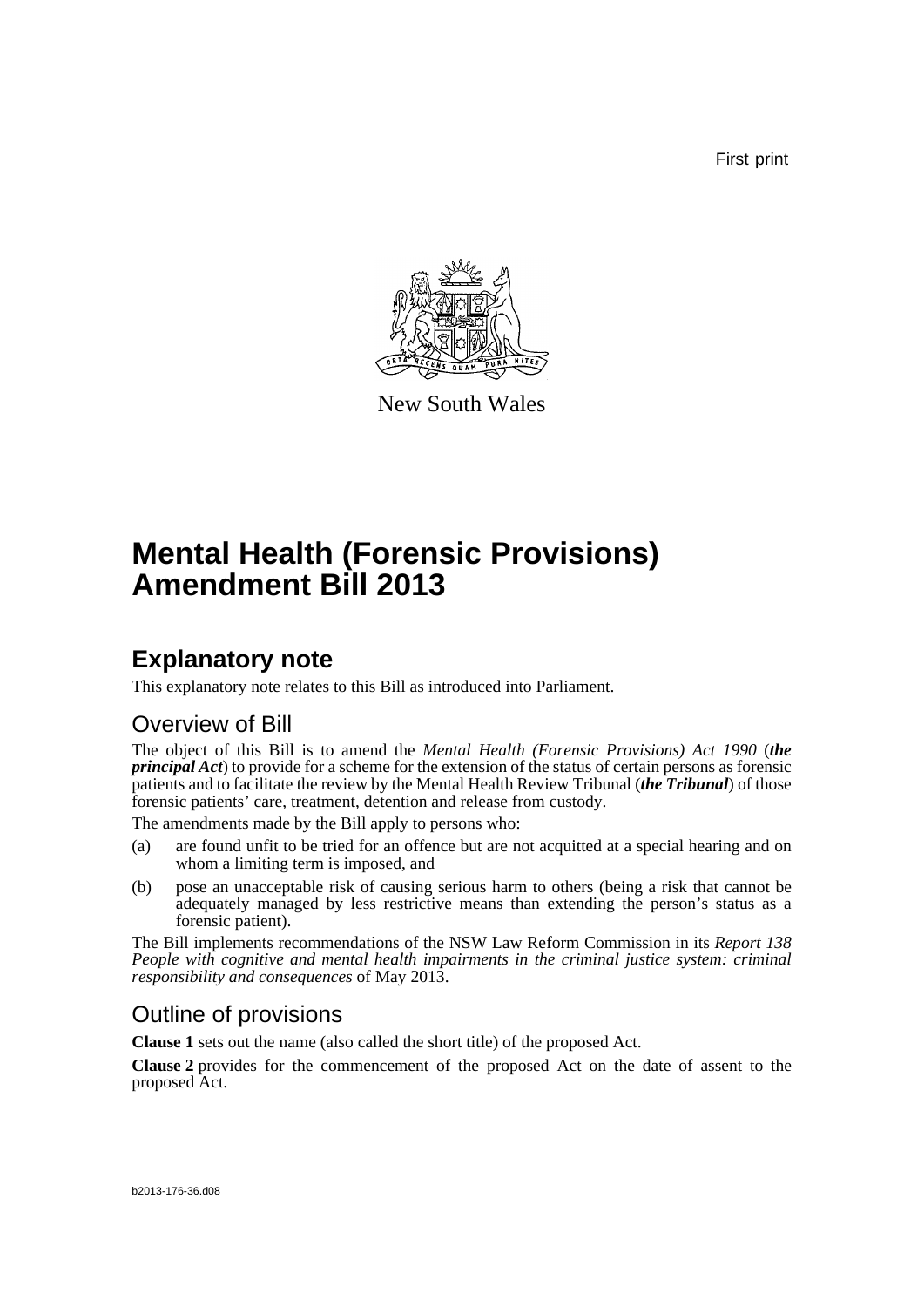#### **Schedule 1 Amendment of Mental Health (Forensic Provisions) Act 1990 No 10**

The principal Act provides for the conduct of special hearings in respect of persons who are found unfit to be tried for an offence (whether by reason of mental illness, mental condition or developmental disability of mind). If the court finds at a special hearing that a person committed an offence, the court may nominate a term (*a limiting term*) to represent the sentence that the court would have imposed had the person been found guilty of the offence at a normal trial of criminal proceedings. The nomination of a limiting term enables the court to order that the person be detained in a mental health facility or other place. A person who has been detained following the nomination of a limiting term is a *forensic patient*, being a person whose care, treatment, detention and release from custody is subject to the review of the Tribunal.

The proposed amendments to the principal Act provide for the extension of the status of certain persons as forensic patients whose limiting terms expire to facilitate the review by the Tribunal of their care, treatment, detention and release from custody.

**Schedule 1 [8]** provides for the extension of a person's status as a forensic patient in accordance with the provisions set out in proposed Schedule 1. **Schedule 1** [3] gives a person whose status as a forensic patient has been extended in accordance with that proposed Schedule the status of a forensic patient for the purposes of the principal Act. This has the effect of extending to those persons the application of the provisions of Part 5 of the principal Act that relate to the review of the care, treatment, detention and release from custody of forensic patients.

**Schedule 1 [13]** inserts proposed Schedule 1 into the principal Act. The new Schedule contains the following provisions:

Proposed clause 1 enables the Supreme Court to make an order for the extension of a person's status as a forensic patient (*an extension order*). Proposed clause 2 provides that the Court may make an extension order only if the Supreme Court is satisfied to a high degree of probability that the forensic patient poses an unacceptable risk of causing serious harm to others if he or she ceases being a forensic patient, and that the risk cannot be adequately managed by other less restrictive means.

Proposed clause 3 enables any Minister administering the principal Act to apply for an extension order against a forensic patient.

Proposed clause 4 provides that an application for an extension order may only be made if the forensic patient is subject to a limiting term or existing extension order and may not be made more than 6 months before the expiry of the limiting term or existing extension order.

Proposed clause 5 requires that the application be supported by certain documentation relevant to the application, including a report prepared by a qualified psychiatrist, registered psychologist or registered medical practitioner that assesses the risk of the forensic patient causing serious harm to others and the need for ongoing management of the patient as a forensic patient.

Proposed clause 6 requires an application to be served on the forensic patient within 2 days after it is filed in the Supreme Court. Within 28 days after the application is filed, the Court is to conduct a preliminary hearing. The Court may appoint qualified psychiatrists, registered psychologists and registered medical practitioners to examine the forensic patient if it is satisfied that the matters alleged in the supporting documentation would, if proved, justify the making of an extension order. If the Court is not so satisfied, it must dismiss the application.

Proposed clause 7 provides for the matters to which the Supreme Court must have regard in determining whether or not to make an extension order (including the safety of the community, reports prepared by qualified psychiatrists, psychologists and medical practitioners and orders or decisions made by the Tribunal with respect to the forensic patient).

Proposed clause 8 provides that the term of an extension order cannot exceed 5 years, but a subsequent order may be made against the same forensic patient.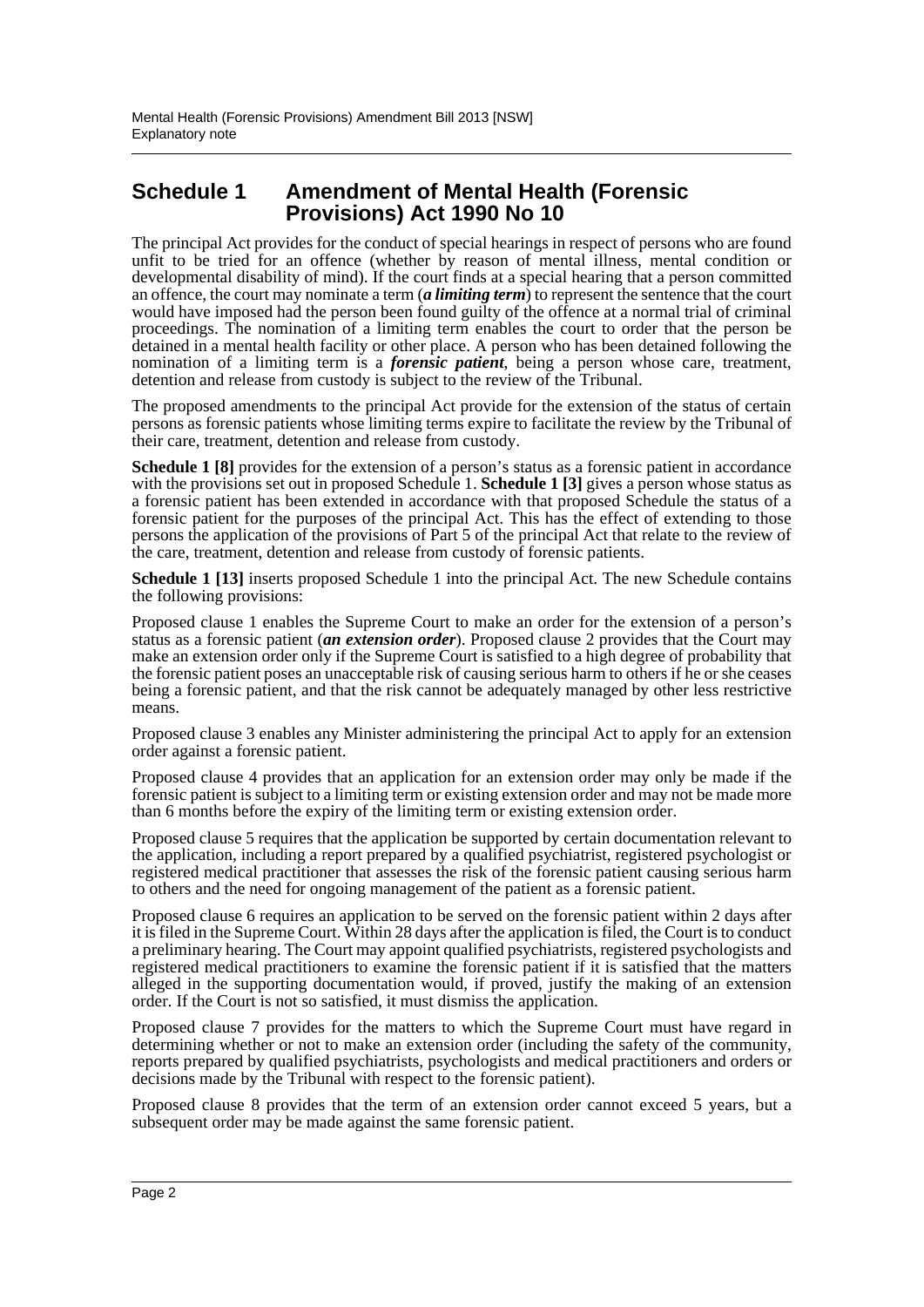Proposed clause 9 continues the effect of any order made in respect of a forensic patient, relating to the patient's care, detention, treatment or release from custody, that was in force immediately before the making of an extension order or interim extension order.

Proposed clauses 10 and 11 provide for the making of interim extension orders in circumstances where the limiting term or existing extension order will expire before the determination of proceedings on an application for an extension order. The term of an interim extension order may not exceed 28 days, but the order may be renewed for periods totalling not more than 3 months.

Proposed clause 12 provides for the variation or revocation of an extension order or interim extension order on the application of a Minister administering the principal Act or on the recommendation of the Tribunal.

Proposed clauses 13–22 provide for miscellaneous matters, including appeal rights, the right of a party to appear in the proceedings, call witnesses and make submissions and the power to make rules of court.

**Schedule 1 [4]** provides that the period within which the Tribunal must review the case of a forensic patient who is subject to an extension order cannot be extended beyond the period of 6 months.

**Schedule 1 [5]** provides that the Tribunal must not make an order for the unconditional release of a forensic patient who is subject to an extension order but may make a recommendation to the Supreme Court as to the variation or revocation of the order.

**Schedule 1 [6] and [7]** provide that a person ceases to be a forensic patient if an extension order or interim extension order made against the person expires or is revoked without a subsequent extension order being made.

**Schedule 1 [9]** allows the Minister for Health and the Attorney General to appear before, or make submissions to, the Tribunal in relation to the possible recommendation to revoke an extension order in respect of a forensic patient.

**Schedule 1 [10]** requires the Tribunal to notify each Minister administering the principal Act of the upcoming expiry of a forensic patient's limiting term or extension order at least 6 months before that expiry.

**Schedule 1 [13]** provides for the making of regulations of a savings or transitional nature consequent on the enactment of the proposed Act.

**Schedule 1 [1], [2], [11] and [12]** make consequential amendments.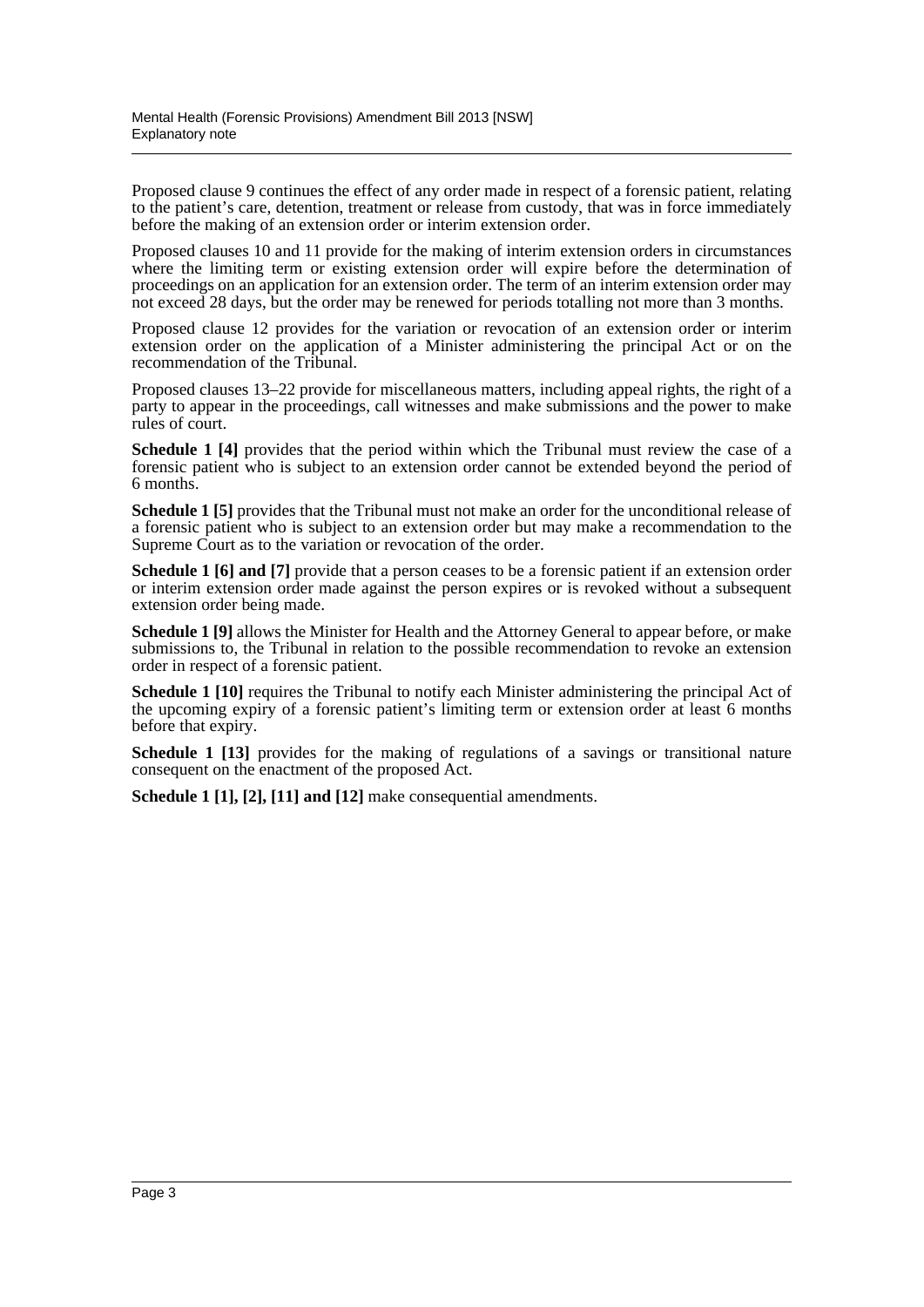First print



New South Wales

# **Mental Health (Forensic Provisions) Amendment Bill 2013**

## **Contents**

#### Page

|            | Name of Act                                                     |  |
|------------|-----------------------------------------------------------------|--|
|            | 2 Commencement                                                  |  |
| Schedule 1 | Amendment of Mental Health (Forensic Provisions) Act 1990 No 10 |  |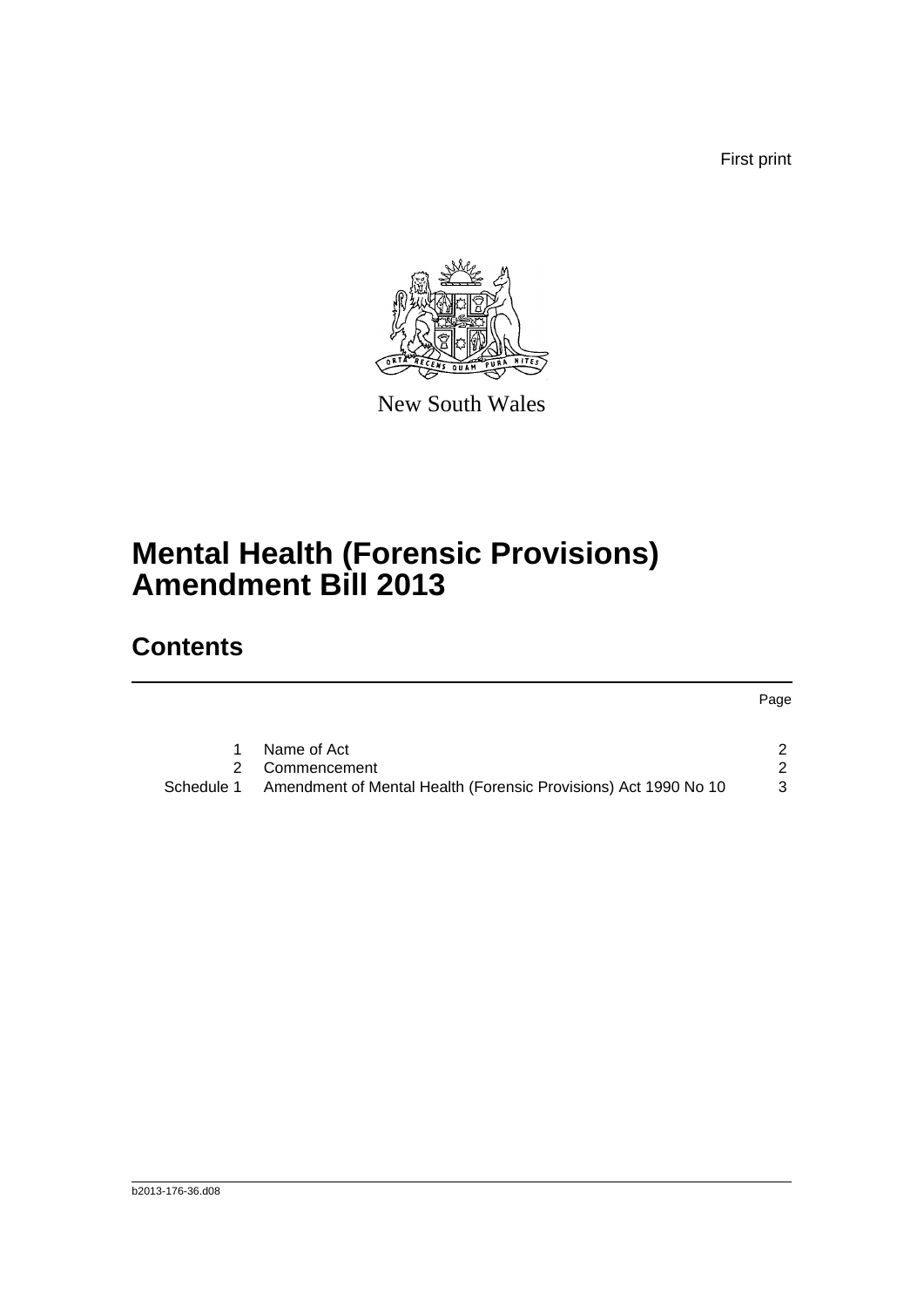

New South Wales

## **Mental Health (Forensic Provisions) Amendment Bill 2013**

No , 2013

#### **A Bill for**

An Act to amend the *Mental Health (Forensic Provisions) Act 1990* with respect to the continued supervision and review by the Mental Health Review Tribunal of certain persons as forensic patients; and for related purposes.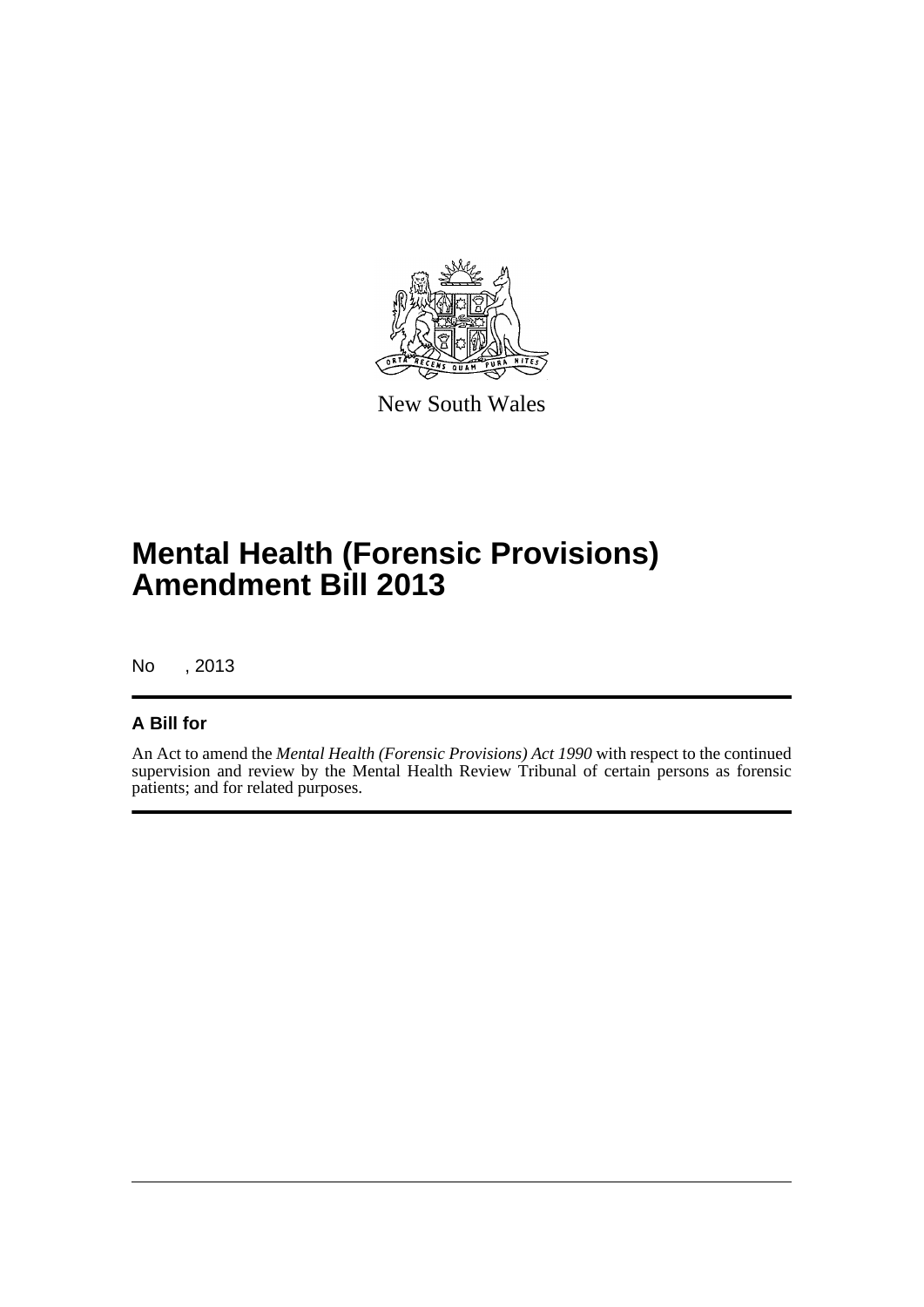<span id="page-5-1"></span><span id="page-5-0"></span>

| The Legislature of New South Wales enacts:                              |               |
|-------------------------------------------------------------------------|---------------|
| Name of Act                                                             | $\mathcal{P}$ |
| This Act is the Mental Health (Forensic Provisions) Amendment Act 2013. | 3             |
| <b>Commencement</b>                                                     | 4             |
| This Act commences on the date of assent to this Act.                   | 5             |
|                                                                         |               |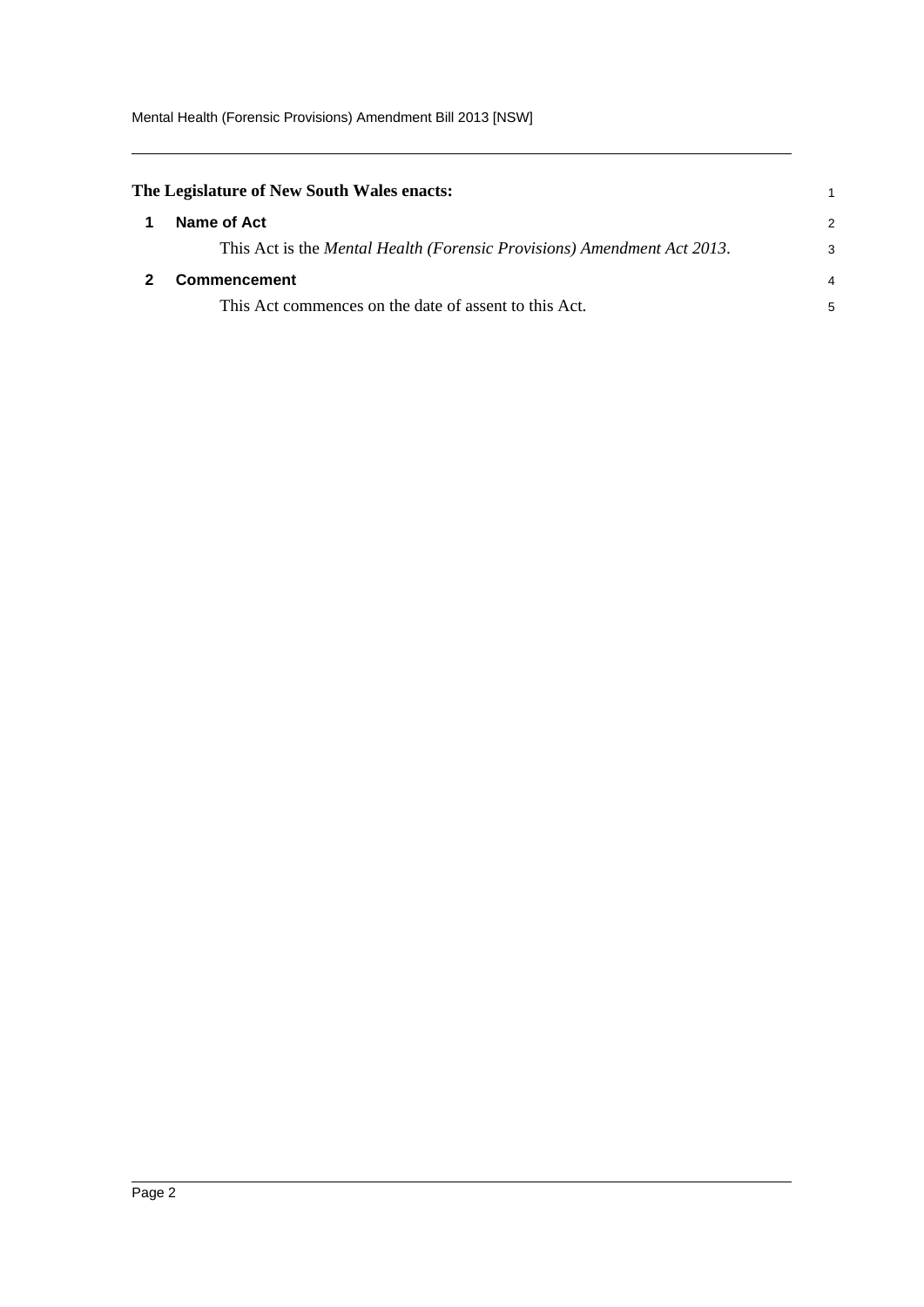<span id="page-6-0"></span>

|       | <b>Schedule 1</b>                                                                                                                    |                                              | <b>Amendment of Mental Health (Forensic</b><br>Provisions) Act 1990 No 10                                                                                                                                                                                | 1<br>$\overline{a}$  |  |  |
|-------|--------------------------------------------------------------------------------------------------------------------------------------|----------------------------------------------|----------------------------------------------------------------------------------------------------------------------------------------------------------------------------------------------------------------------------------------------------------|----------------------|--|--|
| $[1]$ | <b>Section 3 Definitions</b>                                                                                                         |                                              |                                                                                                                                                                                                                                                          | 3                    |  |  |
|       |                                                                                                                                      |                                              | Insert in alphabetical order in section $3(1)$ :                                                                                                                                                                                                         | 4                    |  |  |
|       |                                                                                                                                      |                                              | <i>extension order</i> means an order for the extension of a person's status as a<br>forensic patient under clause 1 of Schedule 1.                                                                                                                      | 5<br>6               |  |  |
|       |                                                                                                                                      |                                              | <i>interim extension order</i> means an order for the interim extension of a person's<br>status as a forensic patient under clause 10 of Schedule 1.                                                                                                     | $\overline{7}$<br>8  |  |  |
|       |                                                                                                                                      |                                              | <i>limiting term</i> means a term nominated in respect of a person under<br>section $23(1)(b)$ .                                                                                                                                                         | 9<br>10              |  |  |
| $[2]$ |                                                                                                                                      |                                              | Section 23 Procedure after completion of special hearing                                                                                                                                                                                                 | 11                   |  |  |
|       |                                                                                                                                      |                                              | Omit ", in this section referred to as a <i>limiting term</i> ," from section 23 (1) (b).                                                                                                                                                                | 12                   |  |  |
| $[3]$ |                                                                                                                                      |                                              | <b>Section 42 Forensic patients</b>                                                                                                                                                                                                                      | 13                   |  |  |
|       | Insert after section $42$ (a):                                                                                                       |                                              |                                                                                                                                                                                                                                                          | 14                   |  |  |
|       |                                                                                                                                      | $\left( a1\right)$                           | a person in respect of whom an extension order or interim extension<br>order is in force.                                                                                                                                                                | 15<br>16             |  |  |
| [4]   |                                                                                                                                      |                                              | Section 46 Further reviews by Tribunal of forensic patients                                                                                                                                                                                              | 17                   |  |  |
|       |                                                                                                                                      |                                              | Insert "(other than a review of the case of a forensic patient who is subject to an extension<br>order)" after "this section" in section 46 (4).                                                                                                         | 18<br>19             |  |  |
| [5]   |                                                                                                                                      |                                              | Section 47 Orders and recommendations on further Tribunal reviews                                                                                                                                                                                        | 20                   |  |  |
|       | Insert after section 47 $(2)$ :                                                                                                      |                                              |                                                                                                                                                                                                                                                          | 21                   |  |  |
|       | (2A)                                                                                                                                 |                                              | The Tribunal must not make an order as to the release, unconditionally, of a<br>forensic patient who is subject to an extension order but may make a<br>recommendation to the Supreme Court as to the variation or revocation of the<br>extension order. | 22<br>23<br>24<br>25 |  |  |
| [6]   | patient                                                                                                                              |                                              | Section 52 Additional circumstances for termination of classification as forensic                                                                                                                                                                        | 26<br>27             |  |  |
|       |                                                                                                                                      | Omit "expires" from section 52 $(2)$ $(a)$ . |                                                                                                                                                                                                                                                          |                      |  |  |
|       | Insert instead "under section 23 expires and an extension order or interim extension order<br>has not been made against the person". |                                              |                                                                                                                                                                                                                                                          | 29<br>30             |  |  |
| $[7]$ | Section 52 (2) (a1)                                                                                                                  |                                              |                                                                                                                                                                                                                                                          | 31                   |  |  |
|       |                                                                                                                                      |                                              | Insert after section 52 $(2)$ $(a)$ :                                                                                                                                                                                                                    | 32                   |  |  |
|       |                                                                                                                                      | $\left( a1\right)$                           | any extension order or interim extension order made against the person<br>expires or is revoked and a subsequent extension order has not been<br>made against the person,                                                                                | 33<br>34<br>35       |  |  |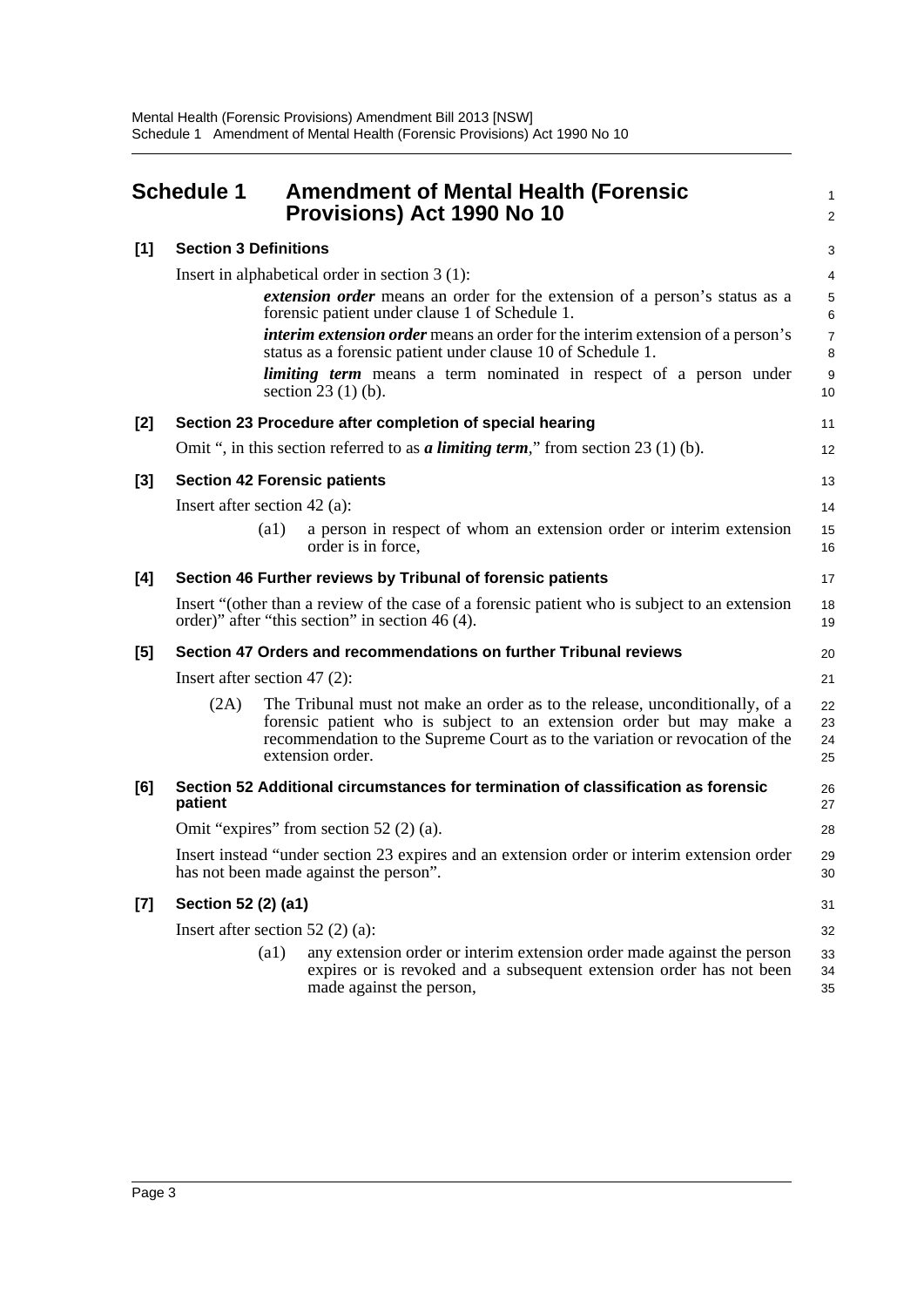| [8]    |                                 |                     |                           | Part 5, Division 2, Subdivision 4                                                                                                                                                                                                                                    | 1                    |  |  |
|--------|---------------------------------|---------------------|---------------------------|----------------------------------------------------------------------------------------------------------------------------------------------------------------------------------------------------------------------------------------------------------------------|----------------------|--|--|
|        |                                 |                     |                           | <b>Insert after Subdivision 3:</b>                                                                                                                                                                                                                                   | $\overline{c}$       |  |  |
|        |                                 |                     | <b>Subdivision 4</b>      | <b>Extension of status as forensic patient</b>                                                                                                                                                                                                                       | 3                    |  |  |
|        | 54A                             |                     |                           | Extension of status as forensic patient                                                                                                                                                                                                                              | 4                    |  |  |
|        |                                 |                     |                           | A person's status as a forensic patient may be extended in accordance with<br>Schedule 1.                                                                                                                                                                            | 5<br>6               |  |  |
| [9]    |                                 |                     |                           | Section 76A Other matters relating to Tribunal functions                                                                                                                                                                                                             | 7                    |  |  |
|        |                                 |                     | in section $76A(2)$ .     | Insert ", or recommendation to revoke an extension order in respect of," after "absence to"                                                                                                                                                                          | 8<br>9               |  |  |
| [10]   |                                 | <b>Section 76AA</b> |                           |                                                                                                                                                                                                                                                                      | 10                   |  |  |
|        |                                 |                     | Insert after section 76A: |                                                                                                                                                                                                                                                                      | 11                   |  |  |
|        | <b>76AA</b>                     |                     |                           | Notification of expiry of limiting term or extension order                                                                                                                                                                                                           | 12                   |  |  |
|        |                                 |                     |                           | At least 6 months before the expiry of a limiting term or extension order to<br>which a forensic patient is subject, the Tribunal must inform each Minister<br>administering this Act of the date on which the limiting term or extension<br>order is due to expire. | 13<br>14<br>15<br>16 |  |  |
| $[11]$ |                                 |                     |                           | <b>Section 78 Savings and transitional provisions</b>                                                                                                                                                                                                                | 17                   |  |  |
|        |                                 |                     |                           | Omit "Schedule 1". Insert instead "Schedule 3".                                                                                                                                                                                                                      | 18                   |  |  |
| [12]   |                                 |                     |                           | <b>Schedule 1 Savings and transitional provisions</b>                                                                                                                                                                                                                | 19                   |  |  |
|        |                                 |                     |                           | Renumber the Schedule as Schedule 3 and transfer after Schedule 2.                                                                                                                                                                                                   | 20                   |  |  |
| $[13]$ |                                 | <b>Schedule 1</b>   |                           |                                                                                                                                                                                                                                                                      | 21                   |  |  |
|        | Insert before Schedule 2:<br>22 |                     |                           |                                                                                                                                                                                                                                                                      |                      |  |  |
|        |                                 | <b>Schedule 1</b>   |                           | <b>Extension of status as forensic patient</b>                                                                                                                                                                                                                       | 23                   |  |  |
|        |                                 |                     |                           | (Section 54A)                                                                                                                                                                                                                                                        | 24                   |  |  |
|        | Part 1                          |                     |                           | <b>Extension of status as forensic patient</b>                                                                                                                                                                                                                       | 25                   |  |  |
|        | 1                               |                     |                           | <b>Extension orders for forensic patients</b>                                                                                                                                                                                                                        | 26                   |  |  |
|        |                                 | (1)                 |                           | The Supreme Court may, on application under Part 2 of this Schedule, make<br>an order for the extension of a person's status as a forensic patient.                                                                                                                  | 27<br>28             |  |  |
|        |                                 | (2)                 |                           | An order made under this clause is an <i>extension order</i> .                                                                                                                                                                                                       | 29                   |  |  |
|        | $\mathbf{2}$                    |                     |                           | Forensic patients in respect of whom extension orders may be made                                                                                                                                                                                                    | 30                   |  |  |
|        |                                 | (1)                 |                           | A forensic patient can be made the subject of an extension order as provided<br>for by this Schedule if and only if the Supreme Court is satisfied to a high<br>degree of probability that:                                                                          | 31<br>32<br>33       |  |  |
|        |                                 |                     | (a)                       | the forensic patient poses an unacceptable risk of causing serious harm<br>to others if he or she ceases being a forensic patient, and                                                                                                                               | 34<br>35             |  |  |
|        |                                 |                     | (b)                       | the risk cannot be adequately managed by other less restrictive means<br>(including classification as an involuntary patient under section 53).                                                                                                                      | 36<br>37             |  |  |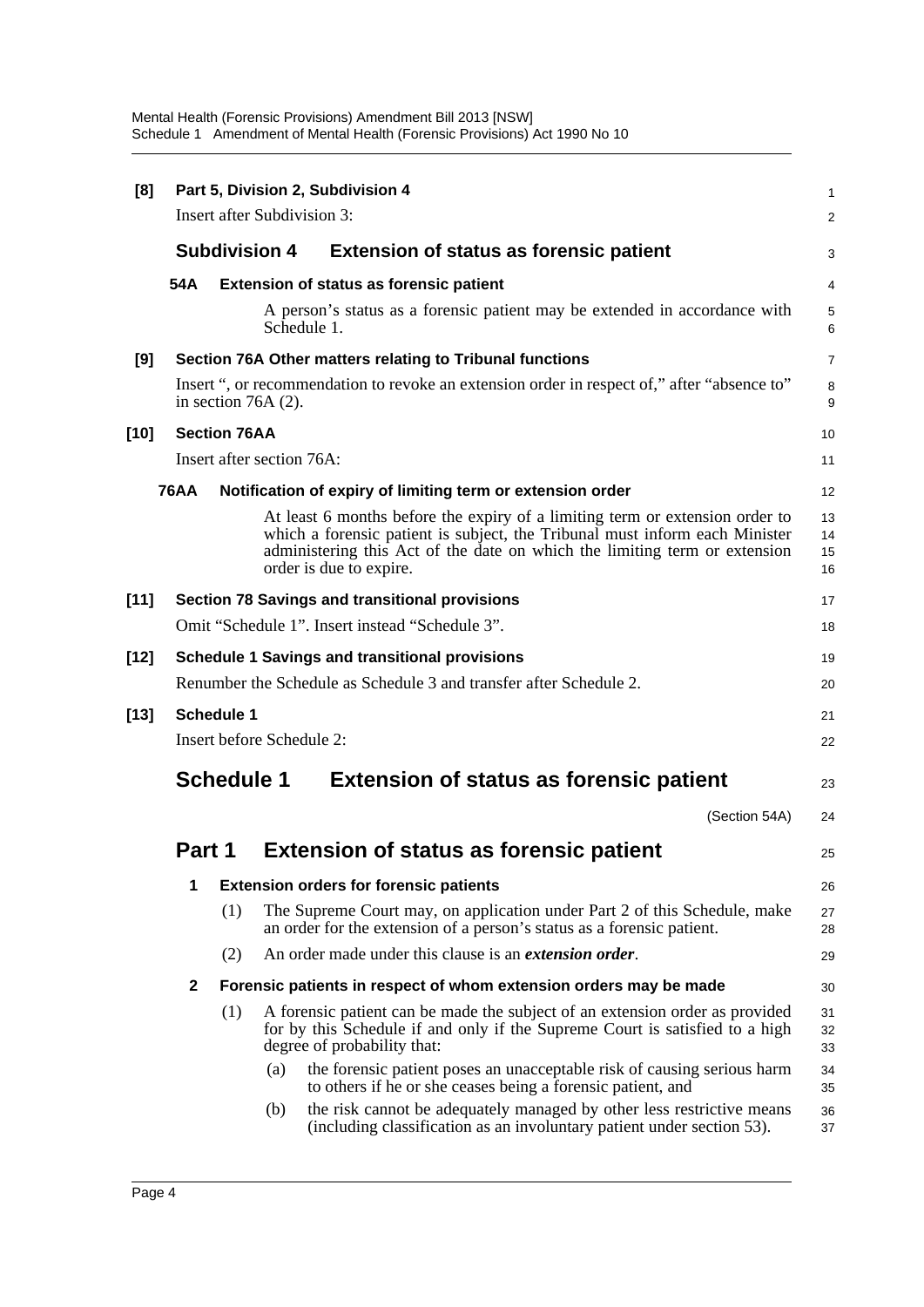|                                               | (2)               | The Supreme Court is not required to determine that the risk of a person<br>causing serious harm to others is more likely than not in order to determine that<br>the person poses an unacceptable risk of causing serious harm to others.                                                    | $\mathbf{1}$<br>2<br>3 |
|-----------------------------------------------|-------------------|----------------------------------------------------------------------------------------------------------------------------------------------------------------------------------------------------------------------------------------------------------------------------------------------|------------------------|
| Part 2                                        |                   | <b>Extension orders</b>                                                                                                                                                                                                                                                                      | 4                      |
|                                               | <b>Division 1</b> | <b>Application for extension order</b>                                                                                                                                                                                                                                                       | 5                      |
| 3                                             |                   | Minister may apply for extension order                                                                                                                                                                                                                                                       | 6                      |
|                                               |                   | A Minister administering this Act may apply to the Supreme Court for an<br>extension order against a forensic patient.                                                                                                                                                                       | $\overline{7}$<br>8    |
| 4                                             |                   | <b>Application for extension order</b>                                                                                                                                                                                                                                                       | 9                      |
|                                               | (1)               | An application for an extension order may be made in respect of a forensic<br>patient only if the forensic patient is subject to:                                                                                                                                                            | 10<br>11               |
|                                               |                   | (a)<br>a limiting term, or                                                                                                                                                                                                                                                                   | 12                     |
|                                               |                   | (b)<br>an existing extension order.                                                                                                                                                                                                                                                          | 13                     |
|                                               | (2)               | An application in respect of a forensic patient may not be made more than<br>6 months before:                                                                                                                                                                                                | 14<br>15               |
|                                               |                   | the end of the forensic patient's limiting term, or<br>(a)                                                                                                                                                                                                                                   | 16                     |
|                                               |                   | (b)<br>the expiry of the existing extension order,                                                                                                                                                                                                                                           | 17                     |
|                                               |                   | as appropriate.                                                                                                                                                                                                                                                                              | 18                     |
| 5<br>Requirements with respect to application |                   |                                                                                                                                                                                                                                                                                              |                        |
|                                               |                   | An application for an extension order must be supported by documentation:                                                                                                                                                                                                                    | 20                     |
|                                               |                   | that addresses each of the matters referred to in clause $7(2)$ (to the<br>(a)<br>extent relevant to the application), and                                                                                                                                                                   | 21<br>22               |
|                                               |                   | (b)<br>that includes a report (prepared by a qualified psychiatrist, registered<br>psychologist or registered medical practitioner):                                                                                                                                                         | 23<br>24               |
|                                               |                   | that assesses the risk of the forensic patient causing serious harm<br>(i)<br>to others, and                                                                                                                                                                                                 | 25<br>26               |
|                                               |                   | that addresses the need for ongoing management of the patient as<br>(ii)<br>a forensic patient and the reasons why the risk of the forensic<br>patient causing serious harm to others cannot be adequately<br>managed by other less restrictive means.                                       | 27<br>28<br>29<br>30   |
| 6                                             |                   | <b>Pre-hearing procedures</b>                                                                                                                                                                                                                                                                | 31                     |
|                                               | (1)               | An application under this Part for an extension order must be served on the<br>forensic patient concerned within 2 business days after the application is filed<br>in the Supreme Court or within such further time as the Supreme Court may<br>allow.                                       | 32<br>33<br>34<br>35   |
|                                               | (2)               | The Minister applying for the extension order must notify the Tribunal as soon<br>as practicable after making the application.                                                                                                                                                               | 36<br>37               |
|                                               | (3)               | Subject to subclauses $(7)$ – $(9)$ , the Minister applying for the extension order<br>must disclose to the forensic patient such documents, reports and other<br>information as are relevant to the proceedings on the application (whether or<br>not intended to be tendered in evidence): | 38<br>39<br>40<br>41   |
|                                               |                   | in the case of anything that is available when the application is made, as<br>(a)<br>soon as practicable after the application is made, and                                                                                                                                                  | 42<br>43               |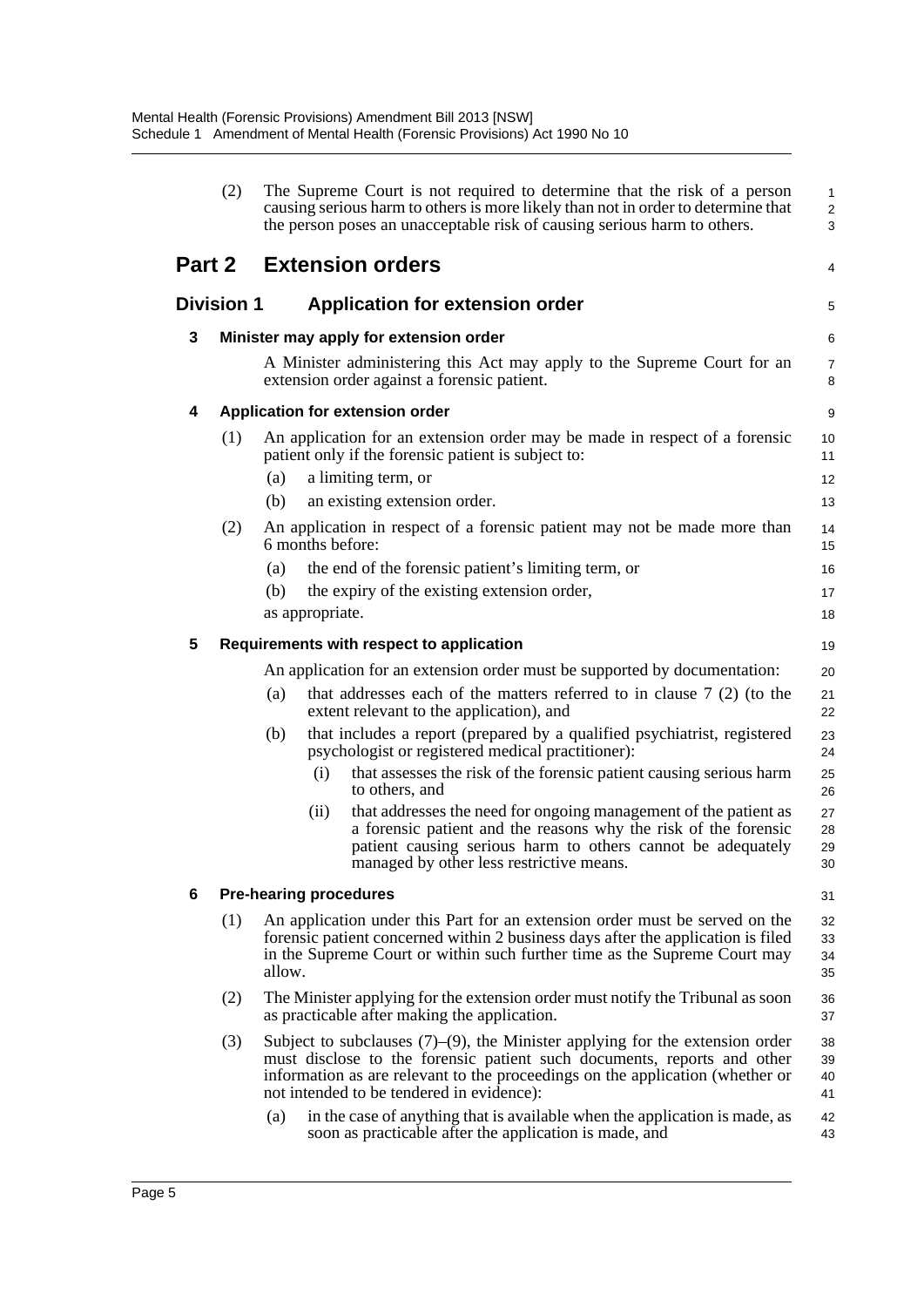|                                                                                                                                                                                                                                                                                                                                                                                                                                                                                                                                                                        |                   | (b) | in the case of anything that subsequently becomes available, as soon as<br>practicable after it becomes available.                                                                                                                                                                                          | 1<br>2                   |
|------------------------------------------------------------------------------------------------------------------------------------------------------------------------------------------------------------------------------------------------------------------------------------------------------------------------------------------------------------------------------------------------------------------------------------------------------------------------------------------------------------------------------------------------------------------------|-------------------|-----|-------------------------------------------------------------------------------------------------------------------------------------------------------------------------------------------------------------------------------------------------------------------------------------------------------------|--------------------------|
|                                                                                                                                                                                                                                                                                                                                                                                                                                                                                                                                                                        | (4)               |     | A preliminary hearing into the application is to be conducted by the Supreme<br>Court within 28 days after the application is filed in the Supreme Court or<br>within such further time as the Supreme Court may allow.                                                                                     | 3<br>4<br>5              |
|                                                                                                                                                                                                                                                                                                                                                                                                                                                                                                                                                                        | (5)               |     | If, following the preliminary hearing, it is satisfied that the matters alleged in<br>the supporting documentation would, if proved, justify the making of an<br>extension order, the Supreme Court must make orders:                                                                                       | 6<br>$\overline{7}$<br>8 |
|                                                                                                                                                                                                                                                                                                                                                                                                                                                                                                                                                                        |                   | (a) | appointing:                                                                                                                                                                                                                                                                                                 | 9                        |
|                                                                                                                                                                                                                                                                                                                                                                                                                                                                                                                                                                        |                   |     | (i)<br>2 qualified psychiatrists, or                                                                                                                                                                                                                                                                        | 10                       |
|                                                                                                                                                                                                                                                                                                                                                                                                                                                                                                                                                                        |                   |     | (ii)<br>2 registered psychologists, or                                                                                                                                                                                                                                                                      | 11                       |
|                                                                                                                                                                                                                                                                                                                                                                                                                                                                                                                                                                        |                   |     | (iii)<br>2 registered medical practitioners, or                                                                                                                                                                                                                                                             | 12                       |
|                                                                                                                                                                                                                                                                                                                                                                                                                                                                                                                                                                        |                   |     | (iv)<br>combination<br>of<br>2<br>referred<br>in<br>persons<br>to<br>any<br>subparagraphs $(i)$ – $(iii)$ ,                                                                                                                                                                                                 | 13<br>14                 |
|                                                                                                                                                                                                                                                                                                                                                                                                                                                                                                                                                                        |                   |     | to conduct separate examinations of the forensic patient and to furnish<br>reports to the Supreme Court on the results of those examinations, and                                                                                                                                                           | 15<br>16                 |
|                                                                                                                                                                                                                                                                                                                                                                                                                                                                                                                                                                        |                   | (b) | directing the forensic patient to attend those examinations.                                                                                                                                                                                                                                                | 17                       |
|                                                                                                                                                                                                                                                                                                                                                                                                                                                                                                                                                                        | (6)               |     | If, following the preliminary hearing, it is not satisfied that the matters alleged<br>in the supporting documentation would, if proved, justify the making of an<br>extension order, the Supreme Court must dismiss the application.                                                                       | 18<br>19<br>20           |
| (7)<br>A forensic patient in respect of whom an application for an extension order has<br>been made is, unless the Supreme Court otherwise determines, entitled to<br>inspect or otherwise have access to any medical records in the possession of<br>any person relating to the forensic patient.<br>(8)<br>A representative of the forensic patient is entitled, at any time before or during<br>the proceedings on the application, to inspect or otherwise have access to any<br>medical records in the possession of any person relating to the forensic patient. |                   |     |                                                                                                                                                                                                                                                                                                             | 21<br>22<br>23<br>24     |
|                                                                                                                                                                                                                                                                                                                                                                                                                                                                                                                                                                        |                   |     |                                                                                                                                                                                                                                                                                                             | 25<br>26<br>27           |
|                                                                                                                                                                                                                                                                                                                                                                                                                                                                                                                                                                        | (9)               |     | Subject to any order or direction of the Supreme Court, in relation to an<br>inspection under subclause (8) of, or other access under that subclause to, any<br>medical record relating to a forensic patient:                                                                                              | 28<br>29<br>30           |
|                                                                                                                                                                                                                                                                                                                                                                                                                                                                                                                                                                        |                   | (a) | if a medical practitioner warns the representative of the forensic patient<br>that it may be harmful to communicate to the forensic patient, or any<br>other person, specified information contained in those medical records,<br>the representative is to have full and proper regard to that warning, and | 31<br>32<br>33<br>34     |
|                                                                                                                                                                                                                                                                                                                                                                                                                                                                                                                                                                        |                   | (b) | the representative is not obliged to disclose to the forensic patient any<br>information obtained by virtue of the inspection or other access.                                                                                                                                                              | 35<br>36                 |
|                                                                                                                                                                                                                                                                                                                                                                                                                                                                                                                                                                        | <b>Division 2</b> |     | Determination of application                                                                                                                                                                                                                                                                                | 37                       |
| 7                                                                                                                                                                                                                                                                                                                                                                                                                                                                                                                                                                      |                   |     | Determination of application for extension order                                                                                                                                                                                                                                                            | 38                       |
|                                                                                                                                                                                                                                                                                                                                                                                                                                                                                                                                                                        | (1)               |     | The Supreme Court may determine an application under this Part for an<br>extension order:                                                                                                                                                                                                                   | 39<br>40                 |
|                                                                                                                                                                                                                                                                                                                                                                                                                                                                                                                                                                        |                   | (a) | by making the order, or                                                                                                                                                                                                                                                                                     | 41                       |
|                                                                                                                                                                                                                                                                                                                                                                                                                                                                                                                                                                        |                   | (b) | by dismissing the application.                                                                                                                                                                                                                                                                              | 42                       |
|                                                                                                                                                                                                                                                                                                                                                                                                                                                                                                                                                                        | (2)               |     | In determining whether or not to make an extension order, the Supreme Court<br>must have regard to the following matters in addition to any other matter it<br>considers relevant:                                                                                                                          | 43<br>44<br>45           |
|                                                                                                                                                                                                                                                                                                                                                                                                                                                                                                                                                                        |                   | (a) | the safety of the community,                                                                                                                                                                                                                                                                                | 46                       |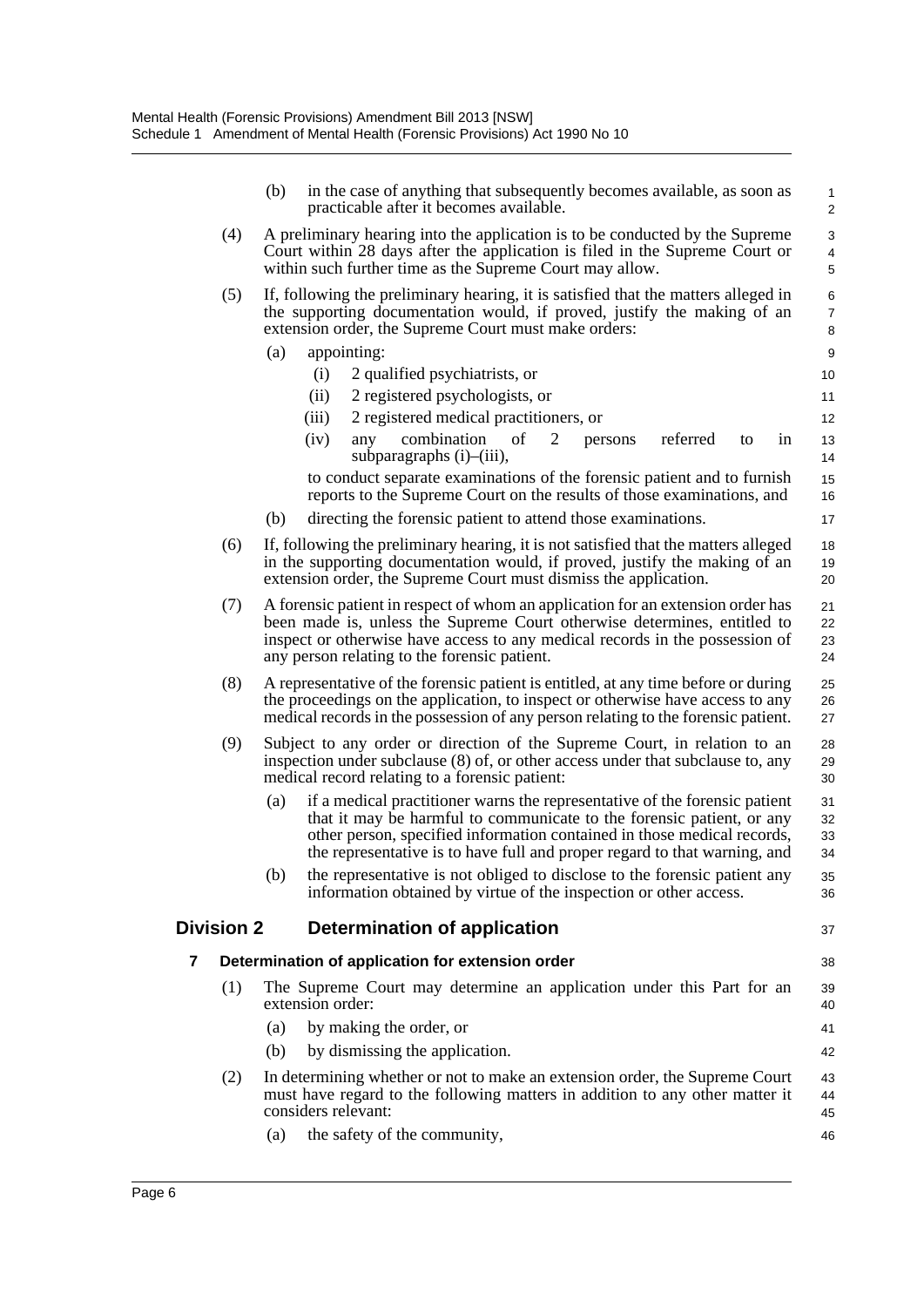|    |                   | (b)    | the reports received from the persons appointed under clause $6(5)$ to<br>conduct examinations of the forensic patient,                                                                                                                                                                                                   | $\mathbf{1}$<br>2          |
|----|-------------------|--------|---------------------------------------------------------------------------------------------------------------------------------------------------------------------------------------------------------------------------------------------------------------------------------------------------------------------------|----------------------------|
|    |                   | (c)    | the report of the qualified psychiatrist, registered psychologist or<br>registered medical practitioner provided under clause 5 (b),                                                                                                                                                                                      | 3<br>4                     |
|    |                   | (d)    | any other report of a qualified psychiatrist, registered psychologist or<br>registered medical practitioner provided in support of the application or<br>by the forensic patient,                                                                                                                                         | 5<br>6<br>$\overline{7}$   |
|    |                   | (e)    | any order or decision made by the Tribunal with respect to the forensic<br>patient that is relevant to the application,                                                                                                                                                                                                   | 8<br>9                     |
|    |                   | (f)    | any report of the Director-General of the Ministry of Health, the<br>Commissioner of Corrective Services, the Director-General of the<br>Department of Family and Community Services or any other<br>government Department or agency responsible for the detention, care or<br>treatment of the forensic patient,         | 10<br>11<br>12<br>13<br>14 |
|    |                   | (g)    | the level of the forensic patient's compliance with any obligations to<br>which he or she is or has been subject while a forensic patient (including<br>while released from custody subject to conditions and while on a leave<br>of absence in accordance with section 49 or 50),                                        | 15<br>16<br>17<br>18       |
|    |                   | (h)    | the views of the court that imposed the limiting term or existing<br>extension order on the forensic patient at the time the limiting term or<br>extension order was imposed,                                                                                                                                             | 19<br>20<br>21             |
|    |                   | (i)    | any other information that is available as to the risk that the forensic<br>patient will in future cause serious harm to others.                                                                                                                                                                                          | 22<br>23                   |
|    | (3)               |        | If the Supreme Court makes an extension order in respect of a forensic patient,<br>the Court is to notify the Tribunal of the making of the order.                                                                                                                                                                        | 24<br>25                   |
| 8  |                   |        | <b>Term of extension order</b>                                                                                                                                                                                                                                                                                            | 26                         |
|    | (1)               |        | An extension order:                                                                                                                                                                                                                                                                                                       | 27                         |
|    |                   | (a)    | commences when it is made, or when the limiting term or existing<br>extension order to which the forensic patient is subject expires,<br>whichever is the later, and                                                                                                                                                      | 28<br>29<br>30             |
|    |                   | (b)    | expires at the end of the period (not exceeding 5 years from the day on<br>which it commences) that is specified in the order.                                                                                                                                                                                            | 31<br>32                   |
|    | (2)               |        | Nothing in this clause prevents the Supreme Court from making a second or<br>subsequent extension order against the same forensic patient.                                                                                                                                                                                | 33<br>34                   |
| 9  |                   |        | Continuation of order relating to forensic patient                                                                                                                                                                                                                                                                        | 35                         |
|    |                   | order. | The making of an extension order or interim extension order in respect of a<br>forensic patient does not affect the operation of any order as to the forensic<br>patient's care, detention, treatment or release from custody to which the<br>forensic patient was subject immediately before the making of the extension | 36<br>37<br>38<br>39<br>40 |
|    | <b>Division 3</b> |        | Interim extension orders                                                                                                                                                                                                                                                                                                  | 41                         |
| 10 |                   |        | Interim extension order                                                                                                                                                                                                                                                                                                   | 42                         |
|    |                   |        | The Supreme Court may make an order for the interim extension of a person's<br>status as a forensic patient if, in proceedings on an application for an extension<br>order, it appears to the Court:                                                                                                                      | 43<br>44<br>45             |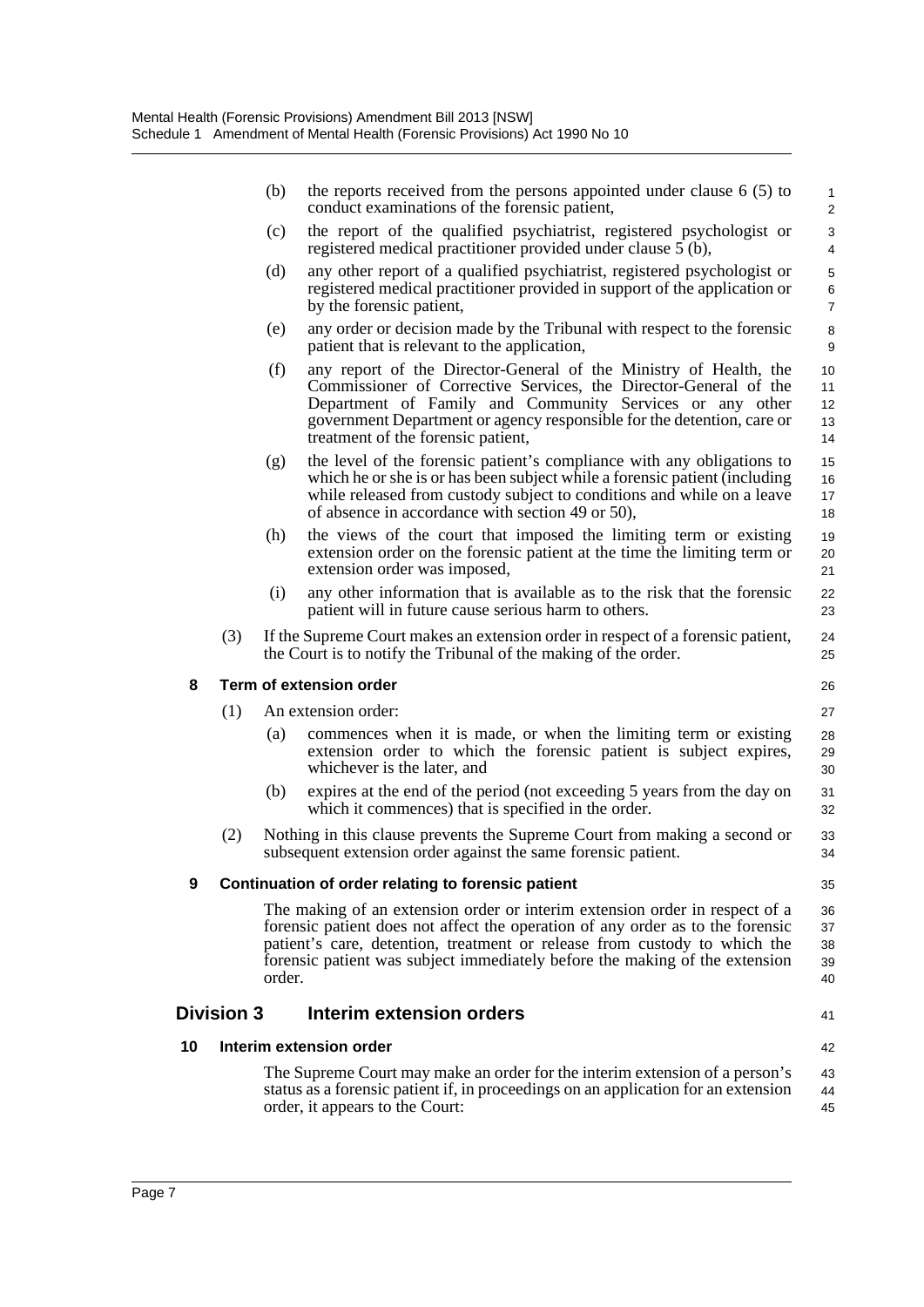|        |                        | (a)<br>that the limiting term or existing extension order to which the forensic<br>patient is subject will expire before the proceedings are determined, and                                                                                                                                                          | $\mathbf{1}$<br>2             |  |  |  |  |
|--------|------------------------|-----------------------------------------------------------------------------------------------------------------------------------------------------------------------------------------------------------------------------------------------------------------------------------------------------------------------|-------------------------------|--|--|--|--|
|        |                        | (b)<br>that the matters alleged in the supporting documentation would, if<br>proved, justify the making of an extension order.                                                                                                                                                                                        | 3<br>4                        |  |  |  |  |
| 11     |                        | Term of interim extension order                                                                                                                                                                                                                                                                                       | 5                             |  |  |  |  |
|        | (1)                    | An interim extension order commences on the day fixed in the order for its<br>commencement (or, if no such day is fixed, as soon as it is made) and expires<br>at the end of such period (not exceeding 28 days from the day on which it<br>commences) as is specified in the order.                                  | 6<br>$\overline{7}$<br>8<br>9 |  |  |  |  |
|        | (2)                    | An interim extension order may be renewed from time to time, but not so as to<br>provide for the extension of the person's status as a forensic patient under such<br>an order for periods totalling more than 3 months.                                                                                              | 10<br>11<br>12                |  |  |  |  |
|        | <b>Division 4</b>      | <b>General</b>                                                                                                                                                                                                                                                                                                        | 13                            |  |  |  |  |
| 12     |                        | Extension order or interim extension order may be varied or revoked                                                                                                                                                                                                                                                   | 14                            |  |  |  |  |
|        | (1)                    | The Supreme Court may at any time vary or revoke an extension order or<br>interim extension order:                                                                                                                                                                                                                    | 15<br>16                      |  |  |  |  |
|        |                        | on the application of a Minister administering this Act or the forensic<br>(a)<br>patient, or                                                                                                                                                                                                                         | 17<br>18                      |  |  |  |  |
|        |                        | on the recommendation of the Tribunal under section 47 (2A).<br>(b)                                                                                                                                                                                                                                                   | 19                            |  |  |  |  |
|        | (2)                    | The period of an order must not be varied so that the total period as varied is<br>greater than that otherwise permitted under this Part.                                                                                                                                                                             | 20<br>21                      |  |  |  |  |
|        | (3)                    | Without limiting the grounds for revoking an extension order or interim<br>extension order, the Supreme Court may revoke an extension order or interim<br>extension order if satisfied that circumstances have changed sufficiently to<br>render the order unnecessary.                                               | 22<br>23<br>24<br>25          |  |  |  |  |
| Part 3 |                        | <b>Supreme Court proceedings</b>                                                                                                                                                                                                                                                                                      | 26                            |  |  |  |  |
| 13     |                        | <b>Nature of proceedings</b>                                                                                                                                                                                                                                                                                          | 27                            |  |  |  |  |
|        |                        | Proceedings under this Schedule (including proceedings on an appeal under<br>this Schedule) are civil proceedings and, to the extent to which this Schedule<br>does not provide for their conduct, are to be conducted in accordance with the<br>law (including the rules of evidence) relating to civil proceedings. | 28<br>29<br>30<br>31          |  |  |  |  |
| 14     | <b>Right of appeal</b> |                                                                                                                                                                                                                                                                                                                       |                               |  |  |  |  |
|        | (1)                    | An appeal to the Court of Appeal lies from any determination of the Supreme<br>Court to make, or to refuse to make, or to vary or revoke an extension order.                                                                                                                                                          | 33<br>34                      |  |  |  |  |
|        | (2)                    | An appeal may be on a question of law, a question of fact or a question of<br>mixed law and fact.                                                                                                                                                                                                                     | 35<br>36                      |  |  |  |  |
|        | (3)                    | An appeal against the decision of the Supreme Court may be made, as of right,<br>within 28 days after the date on which the decision was made or, by leave,<br>within such further time as the Court of Appeal may allow.                                                                                             | 37<br>38<br>39                |  |  |  |  |
|        | (4)                    | The making of an appeal does not stay the operation of an extension order.                                                                                                                                                                                                                                            | 40                            |  |  |  |  |
|        | (5)                    | If the Court of Appeal remits a matter to the Supreme Court for decision after<br>an appeal is made, the extension order the subject of the appeal continues in<br>force, subject to any order made by the Court of Appeal.                                                                                           | 41<br>42<br>43                |  |  |  |  |
|        |                        |                                                                                                                                                                                                                                                                                                                       |                               |  |  |  |  |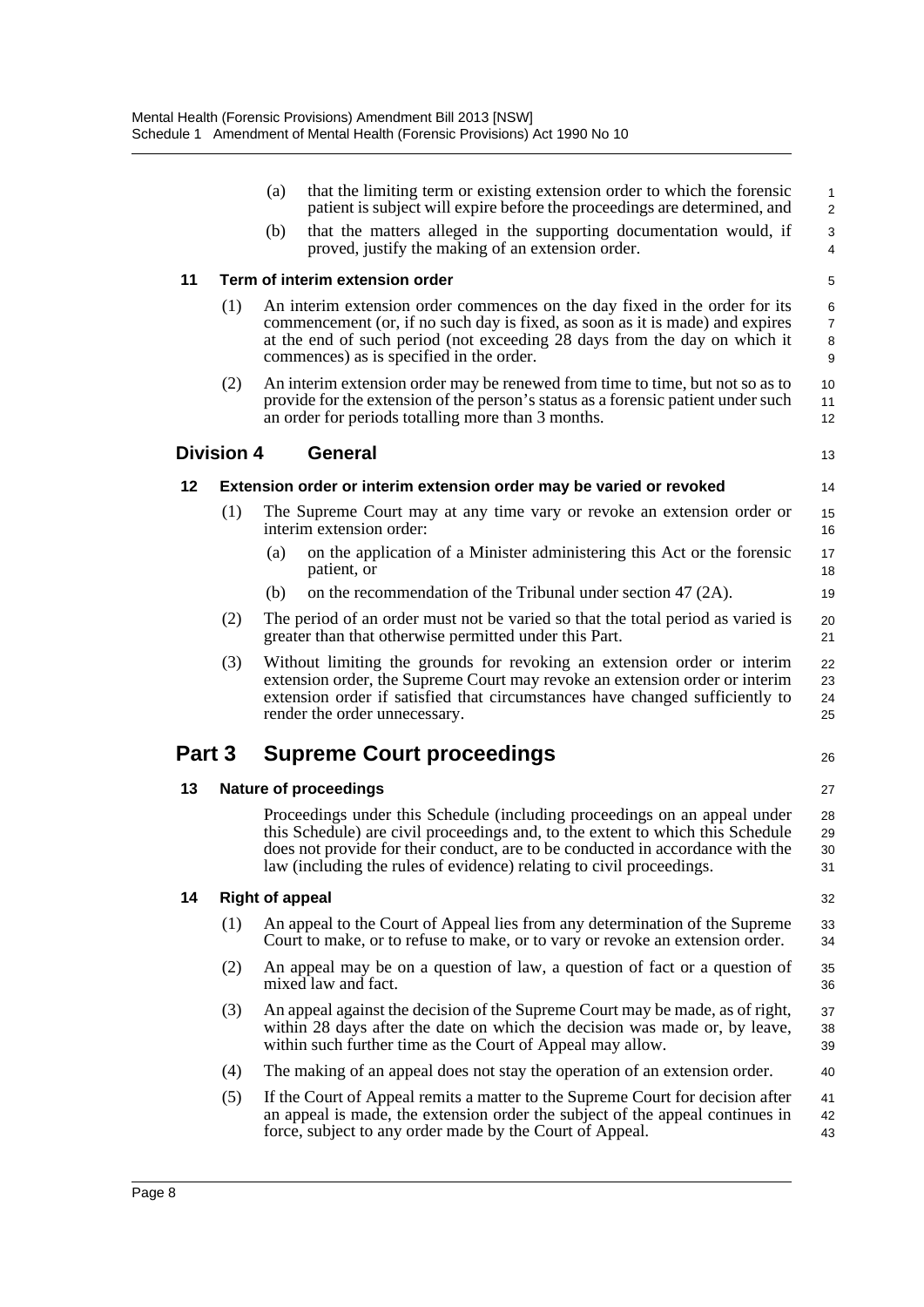|        | (6)             |                                                                                                                                                                                  | Without limiting any other jurisdiction it may have, if the Court of Appeal<br>remits a matter to the Supreme Court for decision after an appeal is made, the<br>Court of Appeal may make an interim order revoking or varying an extension<br>order the subject of the appeal.                                                                                               | $\mathbf{1}$<br>$\overline{2}$<br>3<br>4 |  |
|--------|-----------------|----------------------------------------------------------------------------------------------------------------------------------------------------------------------------------|-------------------------------------------------------------------------------------------------------------------------------------------------------------------------------------------------------------------------------------------------------------------------------------------------------------------------------------------------------------------------------|------------------------------------------|--|
|        | (7)             | Schedule.                                                                                                                                                                        | This clause does not limit any right of appeal that may exist apart from this                                                                                                                                                                                                                                                                                                 | $\mathbf 5$<br>6                         |  |
| 15     |                 |                                                                                                                                                                                  | Costs not to be awarded against forensic patient                                                                                                                                                                                                                                                                                                                              | 7                                        |  |
|        |                 | An order for costs may not be made against a forensic patient in relation to any<br>proceedings under this Schedule (including proceedings on an appeal under<br>this Schedule). |                                                                                                                                                                                                                                                                                                                                                                               |                                          |  |
| 16     |                 |                                                                                                                                                                                  | <b>Preservation of Supreme Court jurisdiction</b>                                                                                                                                                                                                                                                                                                                             | 11                                       |  |
|        |                 | from this Act.                                                                                                                                                                   | Nothing in this Schedule limits the jurisdiction of the Supreme Court apart                                                                                                                                                                                                                                                                                                   | 12<br>13                                 |  |
| Part 4 |                 |                                                                                                                                                                                  | <b>Miscellaneous</b>                                                                                                                                                                                                                                                                                                                                                          | 14                                       |  |
| 17     |                 |                                                                                                                                                                                  | Minister may require provision of certain information                                                                                                                                                                                                                                                                                                                         | 15                                       |  |
|        | (1)             |                                                                                                                                                                                  | A Minister administering this Act may, by order in writing served on any<br>person, require that person to provide to the Minister any document, report or<br>other information in that person's possession, or under that person's control,<br>that relates to the behaviour, or physical or mental condition, of any forensic<br>patient who is subject to a limiting term. | 16<br>17<br>18<br>19<br>20               |  |
|        | (2)             |                                                                                                                                                                                  | A person who fails to comply with the requirements of an order under this<br>clause is guilty of an offence.<br>Maximum penalty: 100 penalty units or imprisonment for 2 years, or both.                                                                                                                                                                                      | 21<br>22<br>23                           |  |
|        | (3)             |                                                                                                                                                                                  | A Minister administering this Act may request a court or the Tribunal to<br>provide to the Minister any document, report or other information held by the<br>court or Tribunal that relates to the behaviour, or physical or mental condition,<br>of any forensic patient who is subject to a limiting term.                                                                  | 24<br>25<br>26<br>27                     |  |
|        | (4)             |                                                                                                                                                                                  | Despite any Act or law to the contrary, any document or report of a kind<br>referred to in subclause $(1)$ or $(3)$ , or any copy of any such document or report,<br>is admissible in proceedings under this Act.                                                                                                                                                             | 28<br>29<br>30                           |  |
| 18     |                 |                                                                                                                                                                                  | Protection of certain persons from liability                                                                                                                                                                                                                                                                                                                                  | 31                                       |  |
|        |                 |                                                                                                                                                                                  | No action lies against any person (including the State) for or in respect of any<br>act or omission done or omitted by the person if it was done or omitted in good<br>faith for the purposes of, or in connection with the administration or execution<br>of, this Schedule.                                                                                                 | 32<br>33<br>34<br>35                     |  |
| 19     | <b>Hearings</b> |                                                                                                                                                                                  |                                                                                                                                                                                                                                                                                                                                                                               | 36                                       |  |
|        |                 | Schedule:                                                                                                                                                                        | This Schedule does not affect the right of any party to proceedings under this                                                                                                                                                                                                                                                                                                | 37<br>38                                 |  |
|        |                 | (a)                                                                                                                                                                              | to appear, either personally or by the party's legal representative, or                                                                                                                                                                                                                                                                                                       | 39                                       |  |
|        |                 | (b)                                                                                                                                                                              | to call witnesses and give evidence, or                                                                                                                                                                                                                                                                                                                                       | 40                                       |  |
|        |                 | (c)                                                                                                                                                                              | to cross-examine witnesses, or                                                                                                                                                                                                                                                                                                                                                | 41                                       |  |
|        |                 | (d)                                                                                                                                                                              | to make submissions to the Supreme Court on any matter connected<br>with the proceedings.                                                                                                                                                                                                                                                                                     | 42<br>43                                 |  |